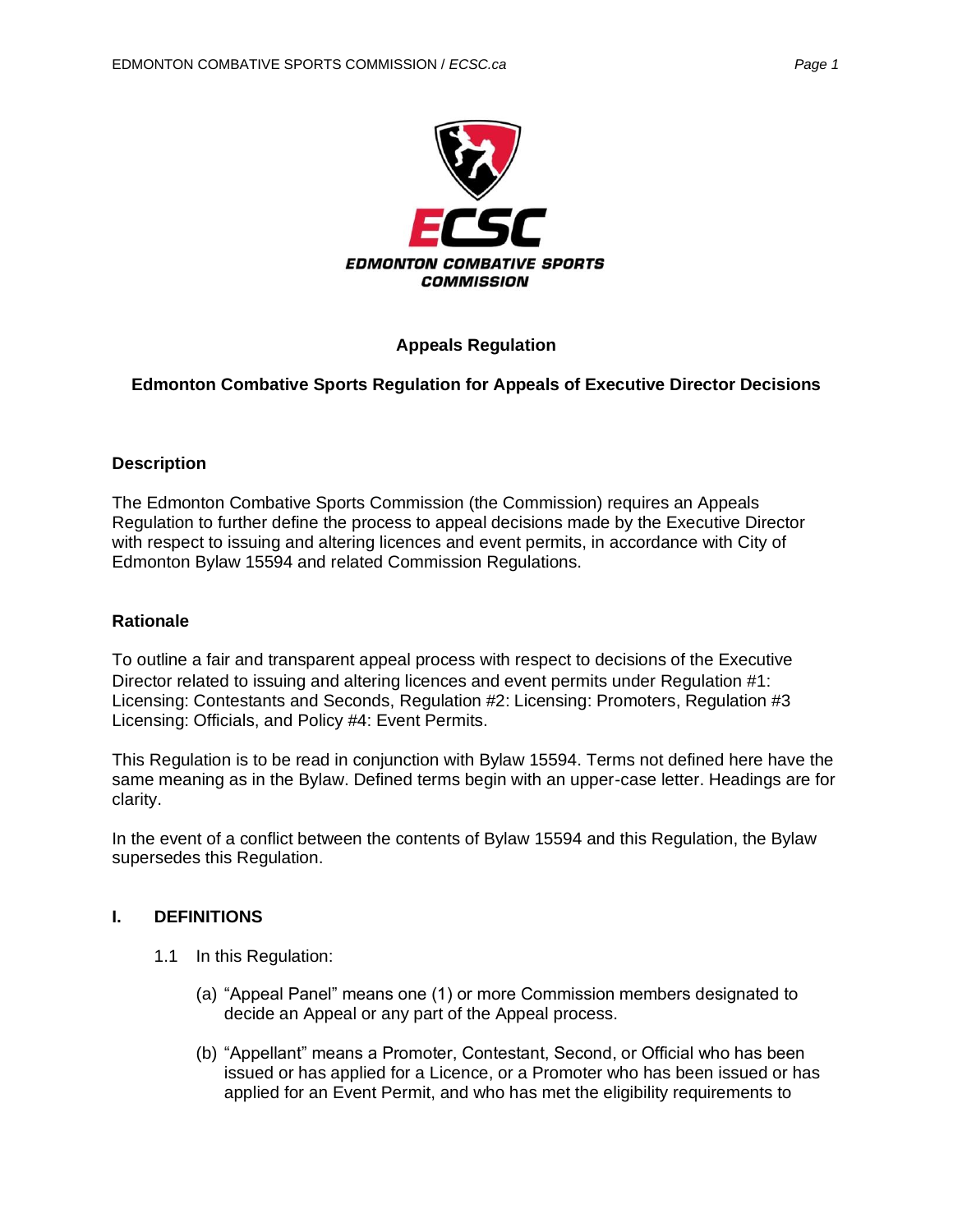appeal the decision of the Executive Director with respect to that Licence or Event Permit;

- (c) "Applicant" means a Promoter, Contestant, Second, or Official who applies for a Licence, or a Promoter who applies for an Event Permit;
- (d) "Hearing" means a meeting of the Appeal Panel at which evidence may be presented and following which a decision is made on the Appeal (a hearing may also be done in writing at the discretion of the Commission);
- (e) "Notification of Decision" means the written notification from the Executive Director with respect to a License or Event Permit decision.

# **II. PROCEDURE**

## **Duties and Powers**

- 2.1 The Commission may determine its Appeal process.
- 2.2 The Appeal Panel shall hold Hearings and perform other duties that are assigned to it under any City of Edmonton Bylaw or Regulation.
- 2.3 Except as limited by this Regulation, the Appeal Panel has all the powers that are necessary for carrying out its duties.

### **Notification and Timing of Decision**

- 2.4 The Executive Director shall notify the Applicant or Licensee, in writing, of all licensing decisions, which may include:
	- (a) a License or Event Permit is issued;
	- (b) a Licence or Event Permit has been issued with conditions;
	- (c) a Licence or Event Permit has been refused;
	- (d) an issued Licence or Event Permit has been suspended or cancelled; or
	- (e) the terms and conditions of a Licence or Event Permit have been amended, including the introduction of new terms and conditions.

### **Notification of Decision**

- 2.5 The Executive Director's written Notification of Decision shall set out for the Applicant or Licensee:
	- (a) the reasons for the licensing decision;
	- (b) the right to Appeal;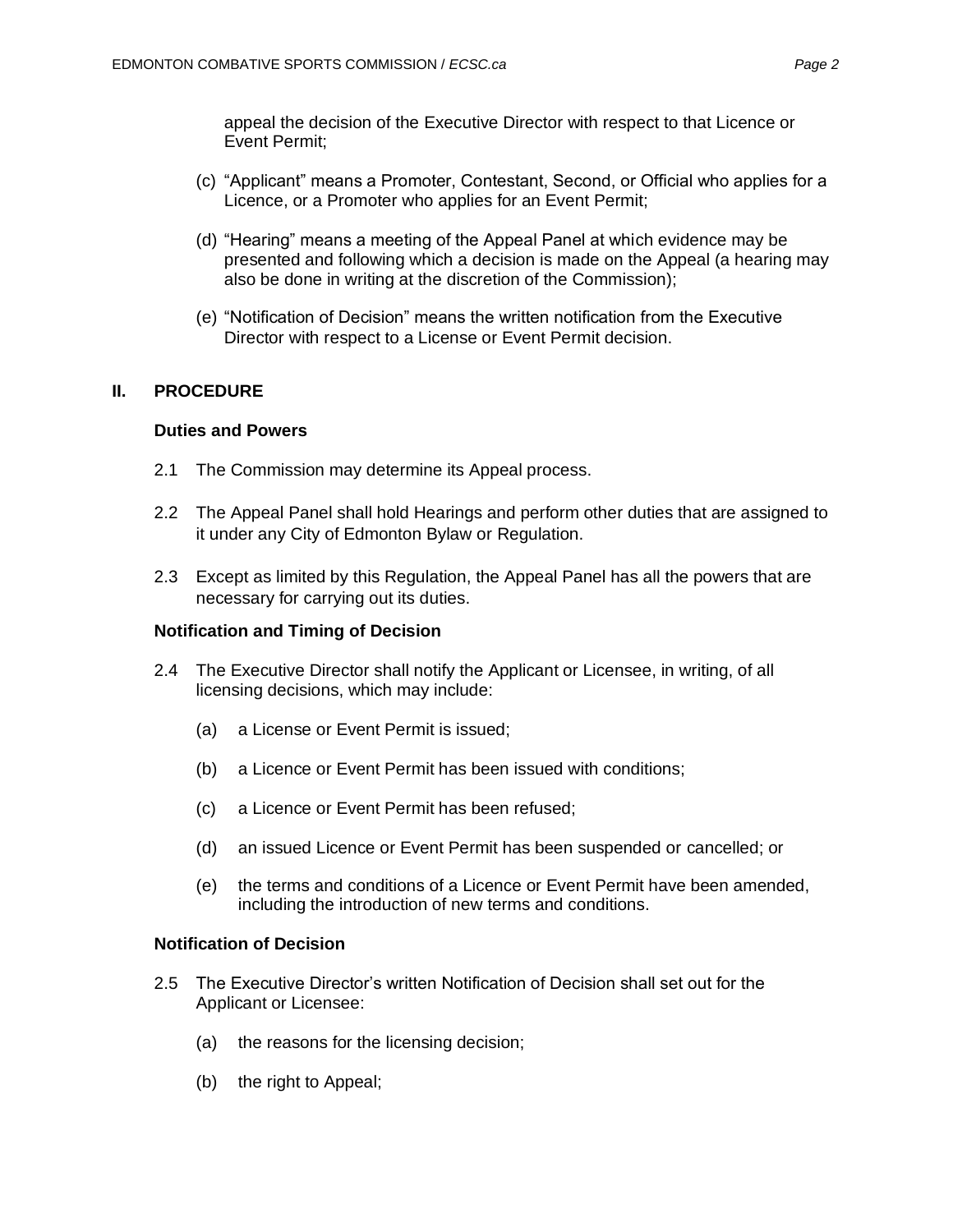- (c) where to locate the Appeals Regulation;
- (d) where and how to access the Notice of Appeal form;
- (e) timelines for filing the Appeal; and
- (f) how to file an Appeal and a notice to direct questions regarding the appeal to the Commission Chair.

# **Who Can Appeal?**

2.6 The party who received and is subject to the Notification of Decision may Appeal.

# **Cost of Appeal**

2.7 There is no cost to file an Appeal.

# **When Can An Appeal Be Made?**

2.8 The Applicant or Licensee may submit a Notice of Appeal form to the Commission, attention to the Commission Chair, no later than fourteen (14) days after receiving the Notification of Decision.

## **Extension for Filing an Appeal**

- 2.9 The Applicant or Licensee may make a written request to the Commission Chair for an extension of time to file the Appeal. Within seven (7) days of receiving the request for extension to file an Appeal:
	- (a) the Commission Chair or the Chair's designate will establish a one (1) person panel to decide on the time extension request; and
	- (b) the Panel will notify the Applicant or Licensee and the Executive Director of the decision.

# **Commission's Response to An Appeal**

2.10 Within two (2) days of receiving the Notice of Appeal, the Commission will, by way of written acknowledgement, notify the Applicant or Licensee and the Executive Director, that the Appeal has been filed.

# **Determining If An Appeal is Eligible**

2.11 If the Applicant or Licensee is unclear whether the matters in the Notification of Decision are appealable under Bylaw 15594, an immediate written request for confirmation may be sent to the Commission Chair. Within three (3) days of receiving the request, the Commission Chair or the Chair's designate will establish a one (1) person panel to confirm the eligibility of the Appeal and advise the Applicant or Licensee and the Executive Director of the outcome.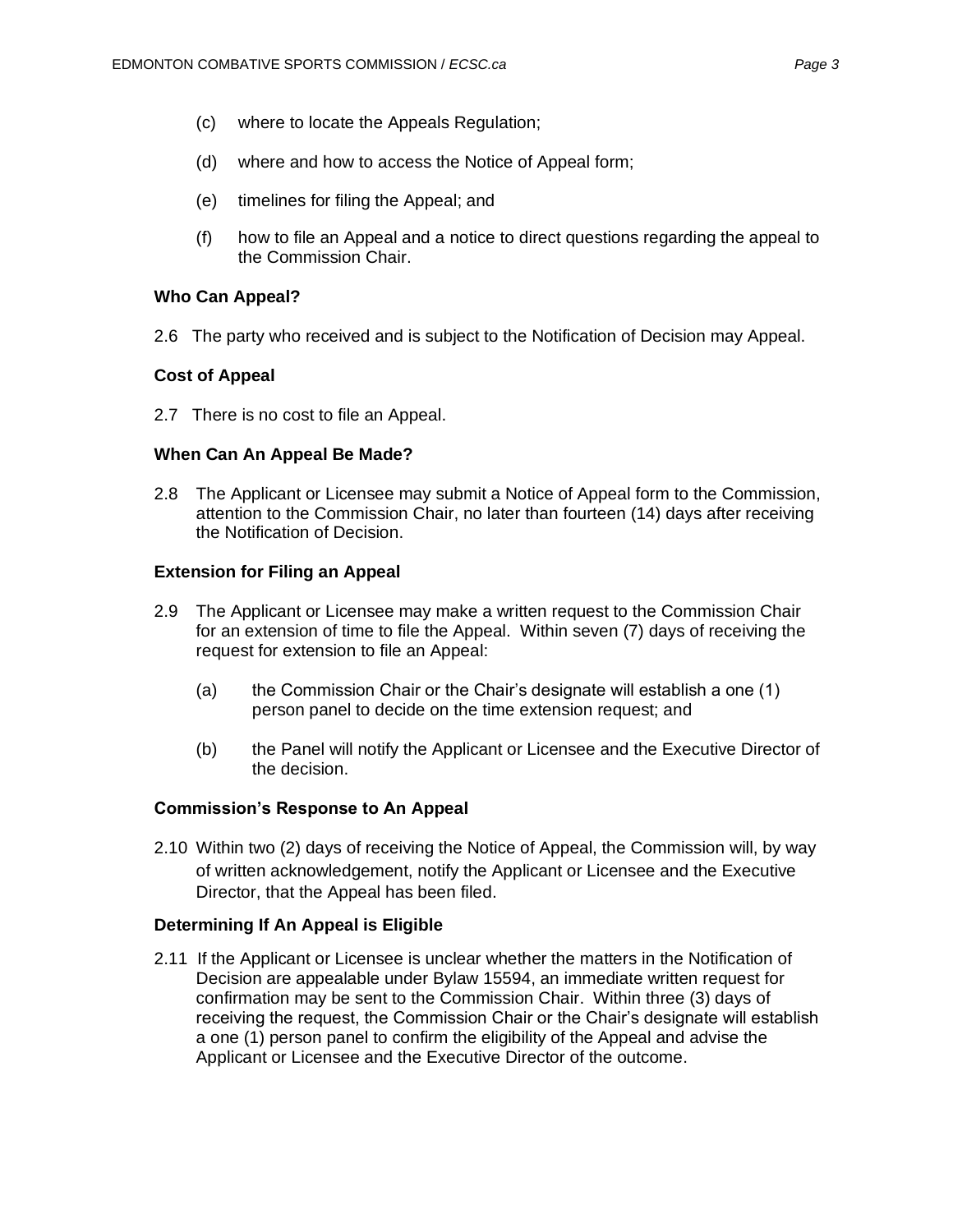# **How Will an Appeal be Addressed?**

2.13 The Appeal will be addressed by way of a Hearing.

# **Hearing Notice**

- 2.14 The Commission Chair will send a written Hearing Notice to the Appellant and the Executive Director within twelve (12) days of receiving the Notice of Appeal. The Hearing Notice will be provided at least thirty (30) days before the hearing date. Upon written request or on its own motion, the Commission may schedule a hearing at an earlier time, provided that both the Appellant and the Executive Director agree to the proposed date.
- 2.15 The Hearing Notice will confirm:
	- (a) That the Notice of Appeal was filed on time and that the matter at issue is eligible to be appealed;
	- (b) the date, time, and format or location of the Hearing;
	- (c) an overview of the Hearing process which includes:
		- (i) when parties are to exchange documentary evidence;
		- (ii) confirmation that the Appeal Panel will decide the appeal based on the information available up to and including the Hearing; and
		- (iii) the process to reschedule a Hearing;
	- (d) the name of a contact person within the Commission to address all matters related to the Appeal.

# **Pre-Hearing Conference**

- 2.16 Prior to the Hearing, a pre-hearing conference may be scheduled in person or remotely by way of digital communications or telecommunications, as determined by the Commission, in order to address any preliminary, procedural or administrative matters regarding the Appeal.
- 2.17 The Appellant, the Executive Director and one or more members of the Appeal Panel will attend the pre-hearing conference.